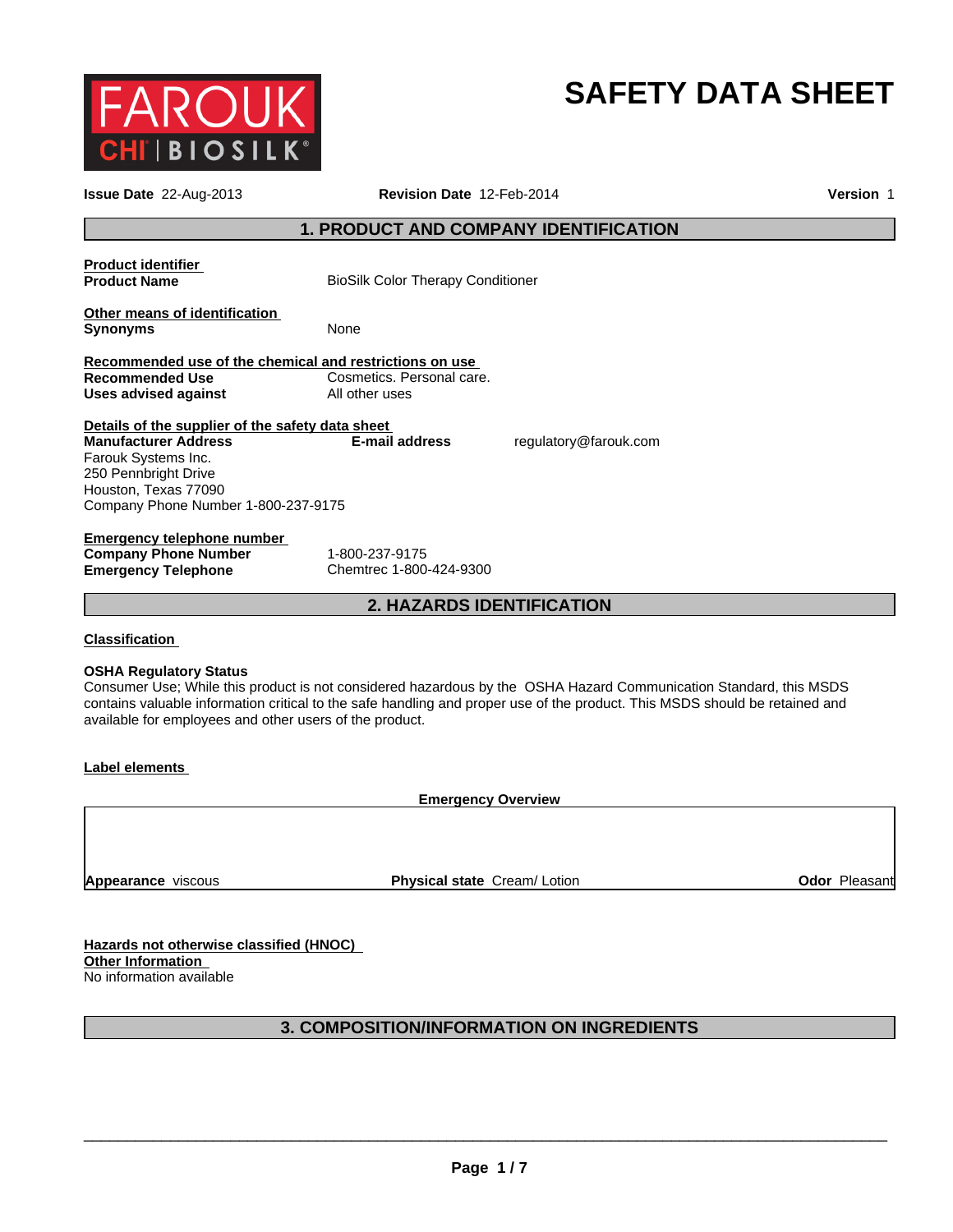#### **4. FIRST AID MEASURES**

| <b>First aid measures</b>                                   |                                                                                                                                                                                    |
|-------------------------------------------------------------|------------------------------------------------------------------------------------------------------------------------------------------------------------------------------------|
| <b>General advice</b>                                       | No hazards which require special first aid measures. When symptoms persist or in all cases<br>of doubt seek medical advice.                                                        |
| Eye contact                                                 | Rinse thoroughly with plenty of water for at least 15 minutes, lifting lower and upper eyelids.<br>If discomfort of irritation persists, seek medical attention.                   |
| <b>Skin Contact</b>                                         | If skin problems occur, discontinue use. If symptoms persist, seek medical attention.                                                                                              |
| <b>Inhalation</b>                                           | Not an expected route of exposure.                                                                                                                                                 |
| Ingestion                                                   | In case of accidental ingestion, DO NOT INDUCE VOMITING. Contact Poison Control<br>Center or local emergency telephone number for assistance. Seek immediate medical<br>attention. |
| Most important symptoms and effects, both acute and delayed |                                                                                                                                                                                    |
| <b>Symptoms</b>                                             | No information available.                                                                                                                                                          |
|                                                             | Indication of any immediate medical attention and special treatment needed                                                                                                         |
| Note to physicians                                          | Treat symptomatically.                                                                                                                                                             |
|                                                             |                                                                                                                                                                                    |

### **5. FIRE-FIGHTING MEASURES**

#### **Suitable extinguishing media**

Dry chemical, CO2, water spray or alcohol-resistant foam.

**Unsuitable extinguishing media** Caution: Use of water spray when fighting fire may be inefficient.

## **Specific hazards arising from the chemical**

No information available.

**Explosion data Sensitivity to Mechanical Impact** None. **Sensitivity to Static Discharge** None.

#### **Protective equipment and precautions for firefighters**

As in any fire, wear self-contained breathing apparatus pressure-demand, MSHA/NIOSH (approved or equivalent) and full protective gear.

**Flash point** Not Applicable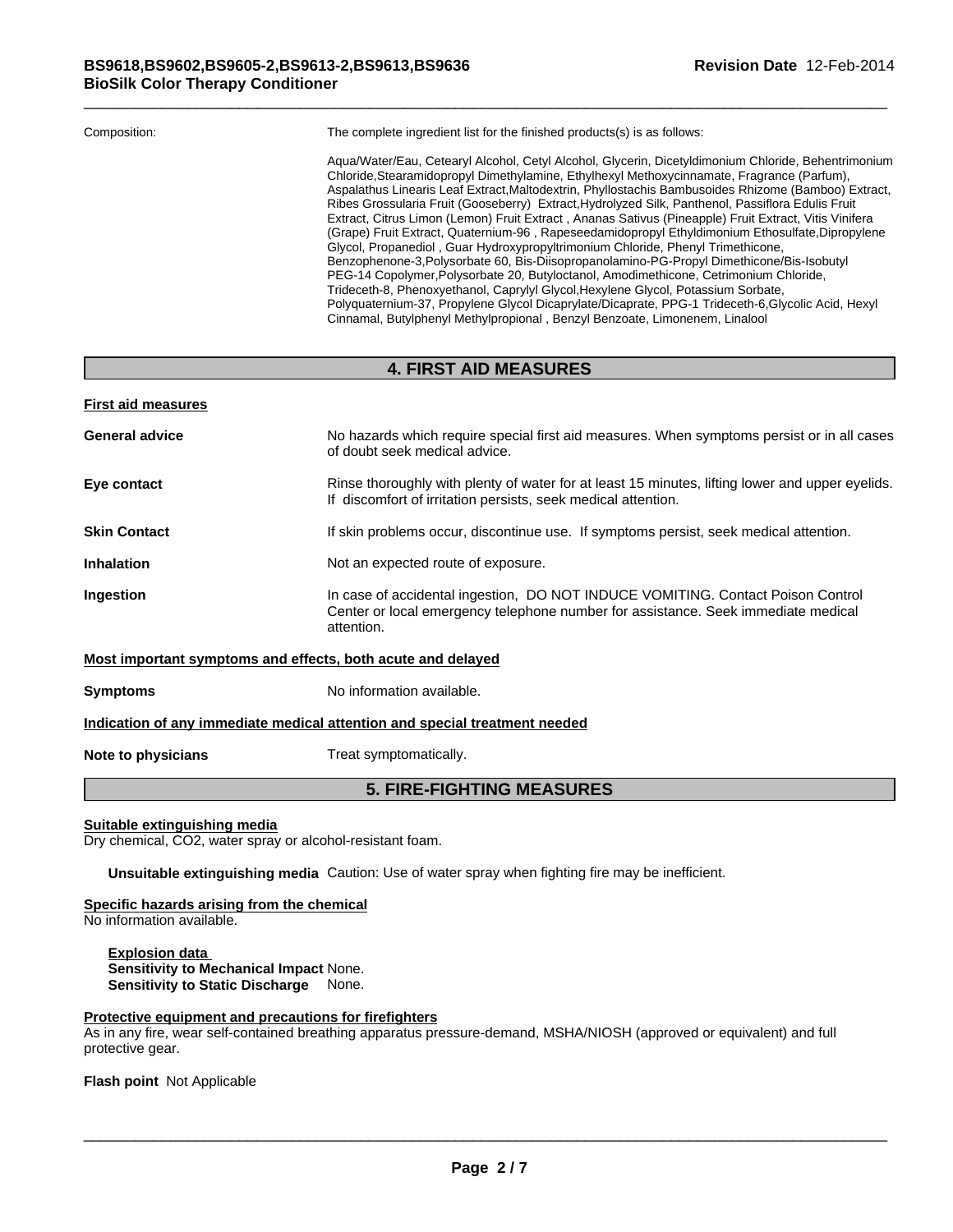#### **6. ACCIDENTAL RELEASE MEASURES**

|                                                              | Personal precautions, protective equipment and emergency procedures                                            |  |
|--------------------------------------------------------------|----------------------------------------------------------------------------------------------------------------|--|
| <b>Personal precautions</b>                                  | Avoid contact with eyes.                                                                                       |  |
| <b>Environmental precautions</b>                             |                                                                                                                |  |
| <b>Environmental precautions</b>                             | See Section 12 for additional ecological information.                                                          |  |
| Methods and material for containment and cleaning up         |                                                                                                                |  |
| <b>Methods for containment</b>                               | Prevent further leakage or spillage if safe to do so.                                                          |  |
| Methods for cleaning up                                      | Pick up and transfer to properly labeled containers.                                                           |  |
| <b>7. HANDLING AND STORAGE</b>                               |                                                                                                                |  |
| <b>Precautions for safe handling</b>                         |                                                                                                                |  |
| Advice on safe handling                                      | Avoid contact with eyes.                                                                                       |  |
| Conditions for safe storage, including any incompatibilities |                                                                                                                |  |
| <b>Storage Conditions</b>                                    | Keep out of the reach of children. Keep containers tightly closed in a dry, cool and<br>well-ventilated place. |  |
| Incompatible materials                                       | None known based on information supplied.                                                                      |  |
|                                                              | <b>8. EXPOSURE CONTROLS/PERSONAL PROTECTION</b>                                                                |  |

#### **Control parameters**

**Exposure Guidelines** This product, as supplied, does not contain any hazardous materials with occupational exposure limits established by the region specific regulatory bodies.

| <b>Chemical Name</b> | <b>ACGIH TLV</b> | <b>OSHA PEL</b>                           | <b>NIOSH IDLH</b> |
|----------------------|------------------|-------------------------------------------|-------------------|
| Glycerol             |                  | TWA: $15 \text{ mg/m}^3$ mist, total      |                   |
| $56 - 81 - 5$        |                  | particulate                               |                   |
|                      |                  | TWA: $5 \text{ mg/m}^3$ mist, respirable  |                   |
|                      |                  | fraction                                  |                   |
|                      |                  | (vacated) TWA: 10 mg/m <sup>3</sup> mist, |                   |
|                      |                  | total particulate                         |                   |
|                      |                  | (vacated) TWA: 5 mg/m <sup>3</sup> mist,  |                   |
|                      |                  | respirable fraction                       |                   |

#### **Appropriate engineering controls**

**Engineering Controls** None under normal use conditions. **Individual protection measures, such as personal protective equipment Eye/face protection** No special technical protective measures are necessary. **Skin and body protection** No special technical protective measures are necessary. **Respiratory protection** If exposure limits are exceeded or irritation is experienced, NIOSH/MSHA approved respiratory protection should be worn. Positive-pressure supplied air respirators may be required for high airborne contaminant concentrations. Respiratory protection must be provided in accordance with current local regulations. **General Hygiene Considerations** None under normal use conditions.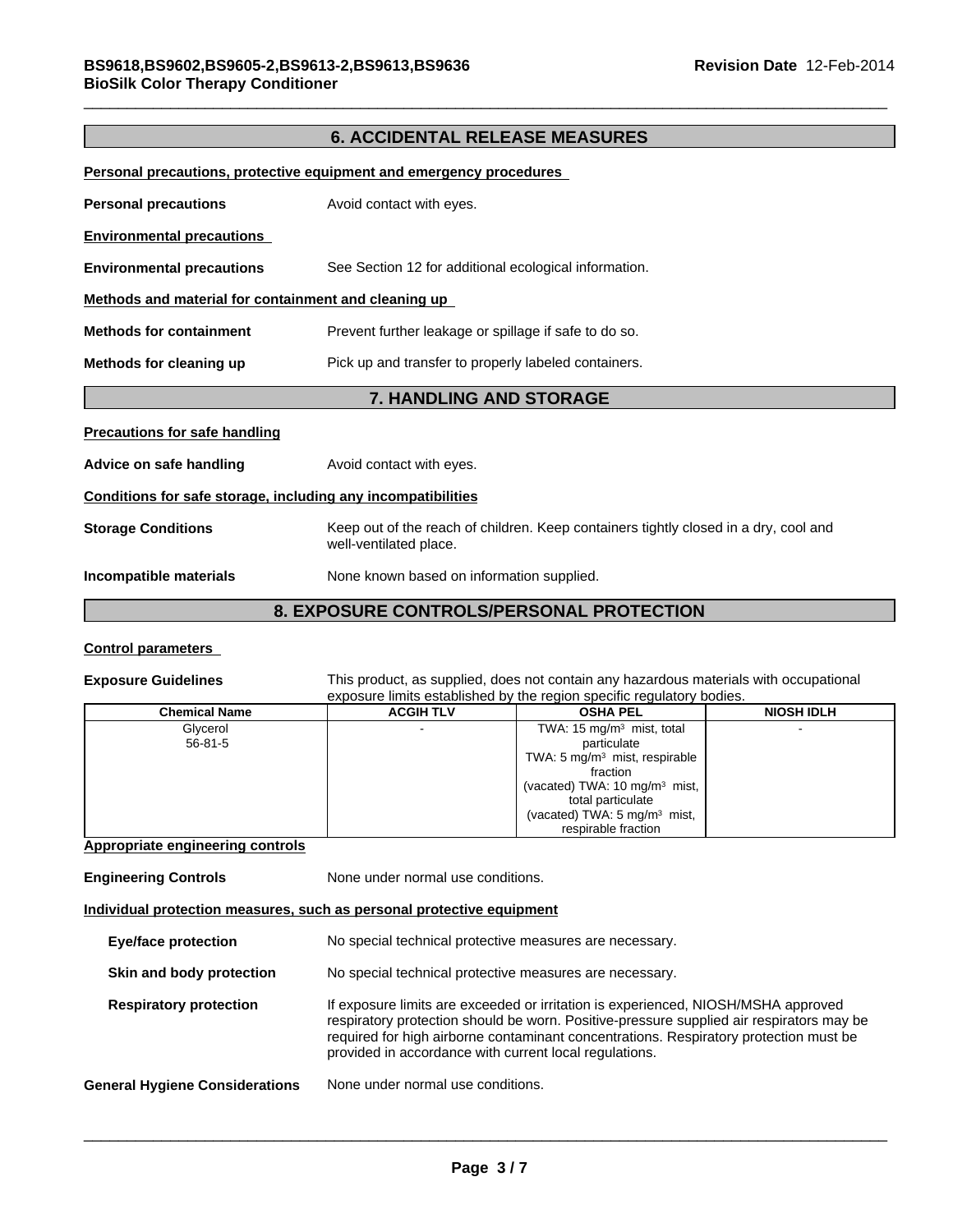### **9. PHYSICAL AND CHEMICAL PROPERTIES**

#### **Information on basic physical and chemical properties**

| <b>Physical state</b><br>Appearance<br>Color                                                                                                                                                                                                                                                                                                                                         | Cream/Lotion<br>viscous<br>white                                                                                                                                                                                            | Odor<br><b>Odor threshold</b> | Pleasant<br>No information available |
|--------------------------------------------------------------------------------------------------------------------------------------------------------------------------------------------------------------------------------------------------------------------------------------------------------------------------------------------------------------------------------------|-----------------------------------------------------------------------------------------------------------------------------------------------------------------------------------------------------------------------------|-------------------------------|--------------------------------------|
| <b>Property</b><br>рH<br>Melting point/freezing point<br>Boiling point / boiling range<br><b>Flash point</b><br><b>Evaporation rate</b><br>Flammability (solid, gas)<br><b>Flammability Limit in Air</b><br><b>Upper flammability limit</b><br>Lower flammability limit<br>Vapor pressure<br><b>Vapor density</b><br><b>Specific Gravity</b><br><b>Water solubility</b><br>Viscosity | Values<br>$3.2 - 3.8$<br>Not Applicable<br>> No information available 212 °F<br>Not Applicable<br>Not Applicable<br>Not Applicable<br>Not Applicable<br>Not Applicable<br>Not Applicable<br>Soluble in water<br>2400 - 3600 | Remarks • Method              |                                      |
| <b>Other Information</b>                                                                                                                                                                                                                                                                                                                                                             |                                                                                                                                                                                                                             |                               |                                      |
| Molecular weight<br><b>VOC Content (%)</b><br><b>Density</b>                                                                                                                                                                                                                                                                                                                         | Not Applicable<br>Not Applicable<br>Not Applicable                                                                                                                                                                          |                               |                                      |

### **10. STABILITY AND REACTIVITY**

**Reactivity**  No data available

#### **Chemical stability**

Stable under recommended storage conditions.

#### **Possibility of Hazardous Reactions**

None under normal processing.

**Hazardous polymerization** Hazardous polymerization does not occur.

#### **Conditions to avoid**

None known based on information supplied.

#### **Incompatible materials**

None known based on information supplied.

#### **Hazardous Decomposition Products**

None known based on information supplied.

### **11. TOXICOLOGICAL INFORMATION**

#### **Information on likely routes of exposure**

**Product Information** No data available

**Inhalation** No data available.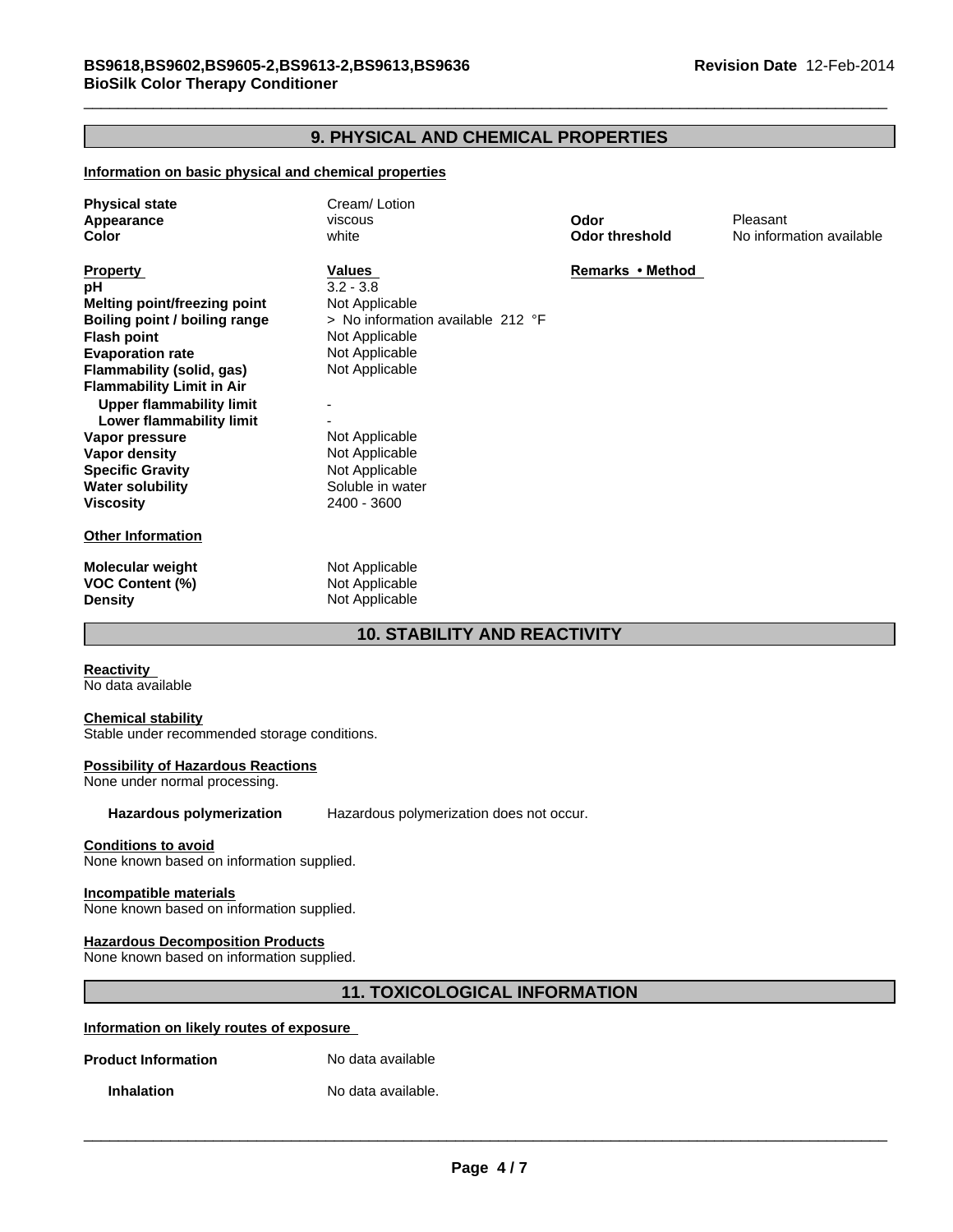| Eye contact         | No data available. |
|---------------------|--------------------|
| <b>Skin Contact</b> | No data available. |
| Ingestion           | No data available. |

| <b>Chemical Name</b>           | Oral LD50             | Dermal LD50             | <b>Inhalation LC50</b>              |
|--------------------------------|-----------------------|-------------------------|-------------------------------------|
| <b>Water</b><br>7732-18-5      | $> 90$ mL/kg (Rat)    |                         | $\blacksquare$                      |
| Cetyl Alcohol<br>36653-82-4    | $= 5$ g/kg (Rat)      | $>$ 2600 mg/kg (Rabbit) |                                     |
| Cetearyl Alcohol<br>67762-27-0 | $> 10000$ mg/kg (Rat) | $> 8000$ mg/kg (Rabbit) | -                                   |
| Glycerol<br>$156 - 81 - 5$     | $= 12600$ mg/kg (Rat) | > 10 g/kg (Rabbit)      | $> 570$ mg/m <sup>3</sup> (Rat) 1 h |

#### **Information on toxicological effects**

**Symptoms** No information available.

#### **Delayed and immediate effects as well as chronic effects from short and long-term exposure**

| <b>Sensitization</b>            | No information available. |
|---------------------------------|---------------------------|
| Germ cell mutagenicity          | No information available. |
| Carcinogenicity                 | No information available. |
| <b>Reproductive toxicity</b>    | No information available. |
| STOT - single exposure          | No information available. |
| <b>STOT - repeated exposure</b> | No information available. |
| <b>Aspiration hazard</b>        | No information available. |

**Numerical measures of toxicity - Product Information** 

**The following values are calculated based on chapter 3.1 of the GHS document** .

### **12. ECOLOGICAL INFORMATION**

#### **Ecotoxicity**

| <b>Chemical Name</b>           | Algae/aguatic plants | Fish                                                           | <b>Toxicity to</b><br>microorganisms | Crustacea                               |
|--------------------------------|----------------------|----------------------------------------------------------------|--------------------------------------|-----------------------------------------|
| Cetearyl Alcohol<br>67762-27-0 |                      |                                                                |                                      | 1666: 48 h Daphnia magna  <br>ma/L EC50 |
| Glycerol<br>$56 - 81 - 5$      |                      | $ 51 - 57 $ : 96 h Oncorhynchus $ $<br>mykiss mL/L LC50 static |                                      |                                         |

#### **Persistence and degradability**

No information available.

#### **Bioaccumulation**

No information available.

**Other adverse effects** No information available

| <b>Waste treatment methods</b> |                                                                      |
|--------------------------------|----------------------------------------------------------------------|
| <b>Disposal of wastes</b>      | Dispose of contents/containers in accordance with local regulations. |
| <b>Contaminated packaging</b>  | Dispose of in accordance with local regulations.                     |
|                                |                                                                      |

**13. DISPOSAL CONSIDERATIONS**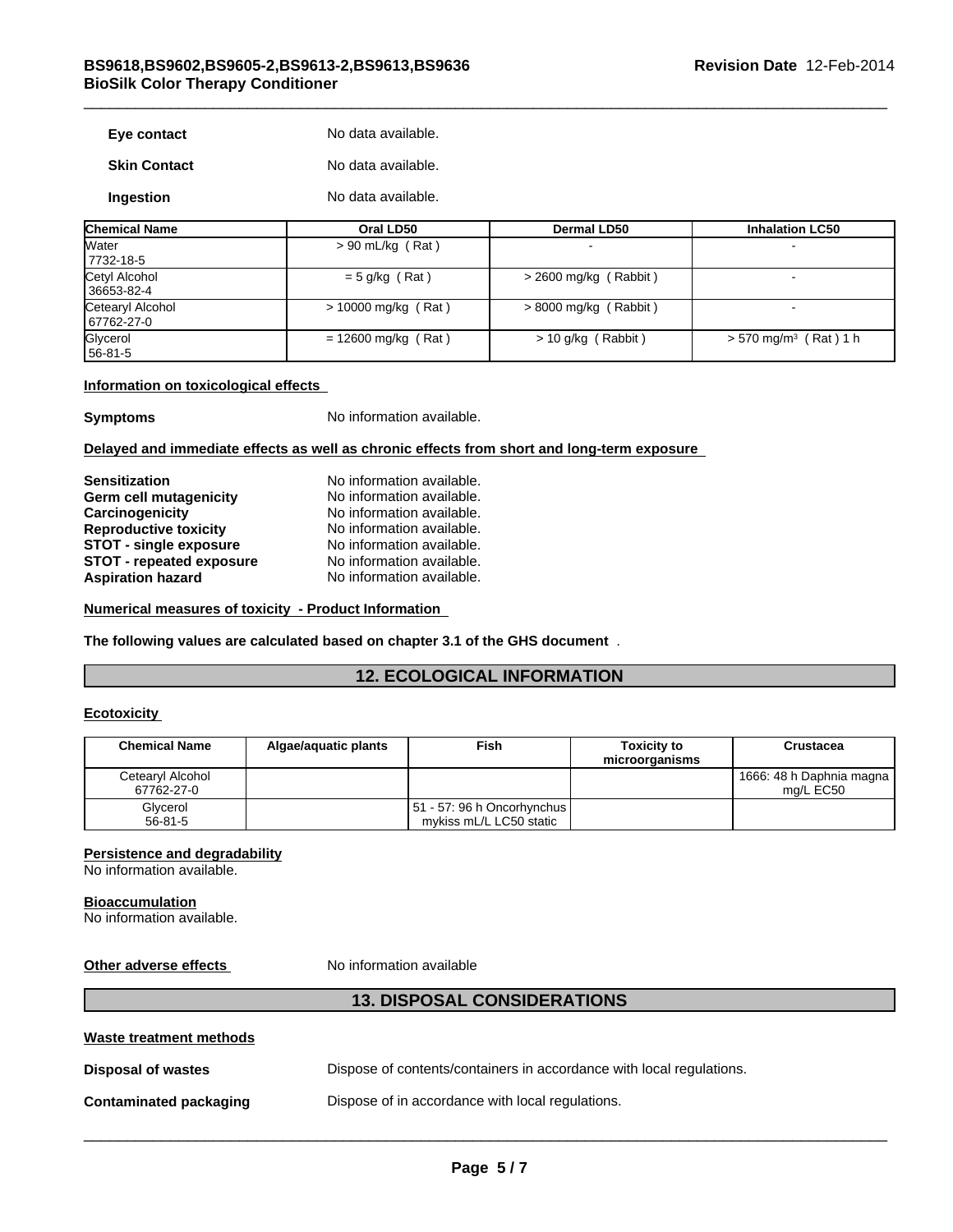#### **14. TRANSPORT INFORMATION**

| DOT         | Not regulated |
|-------------|---------------|
| ICAO (air)  | Not regulated |
| <b>IATA</b> | Not regulated |
| <b>IMDG</b> | Not regulated |

### **15. REGULATORY INFORMATION**

#### **International Inventories**

#### **Legend:**

**TSCA** - United States Toxic Substances Control Act Section 8(b) Inventory

**DSL/NDSL** - Canadian Domestic Substances List/Non-Domestic Substances List

**EINECS/ELINCS** - European Inventory of Existing Chemical Substances/European List of Notified Chemical Substances

**ENCS** - Japan Existing and New Chemical Substances

**IECSC** - China Inventory of Existing Chemical Substances

**KECL** - Korean Existing and Evaluated Chemical Substances

**PICCS** - Philippines Inventory of Chemicals and Chemical Substances

**AICS** - Australian Inventory of Chemical Substances

#### **US Federal Regulations**

#### **SARA 313**

Section 313 of Title III of the Superfund Amendments and Reauthorization Act of 1986 (SARA). This product does not contain any chemicals which are subject to the reporting requirements of the Act and Title 40 of the Code of Federal Regulations, Part 372

#### **SARA 311/312 Hazard Categories**

| Acute health hazard               | Nο |  |
|-----------------------------------|----|--|
| Chronic Health Hazard             | N٥ |  |
| Fire hazard                       | N٥ |  |
| Sudden release of pressure hazard | N٥ |  |
| <b>Reactive Hazard</b>            | N٥ |  |

#### **CWA (Clean Water Act)**

This product does not contain any substances regulated as pollutants pursuant to the Clean Water Act (40 CFR 122.21 and 40 CFR 122.42)

#### **CERCLA**

This material, as supplied, does not contain any substances regulated as hazardous substances under the Comprehensive Environmental Response Compensation and Liability Act (CERCLA) (40 CFR 302) or the Superfund Amendments and Reauthorization Act (SARA) (40 CFR 355). There may be specific reporting requirements at the local, regional, or state level pertaining to releases of this material

#### **California Proposition 65**

\_\_\_\_\_\_\_\_\_\_\_\_\_\_\_\_\_\_\_\_\_\_\_\_\_\_\_\_\_\_\_\_\_\_\_\_\_\_\_\_\_\_\_\_\_\_\_\_\_\_\_\_\_\_\_\_\_\_\_\_\_\_\_\_\_\_\_\_\_\_\_\_\_\_\_\_\_\_\_\_\_\_\_\_\_\_\_\_\_\_\_\_\_ **US State Regulations**  This product does not contain any Proposition 65 chemicals